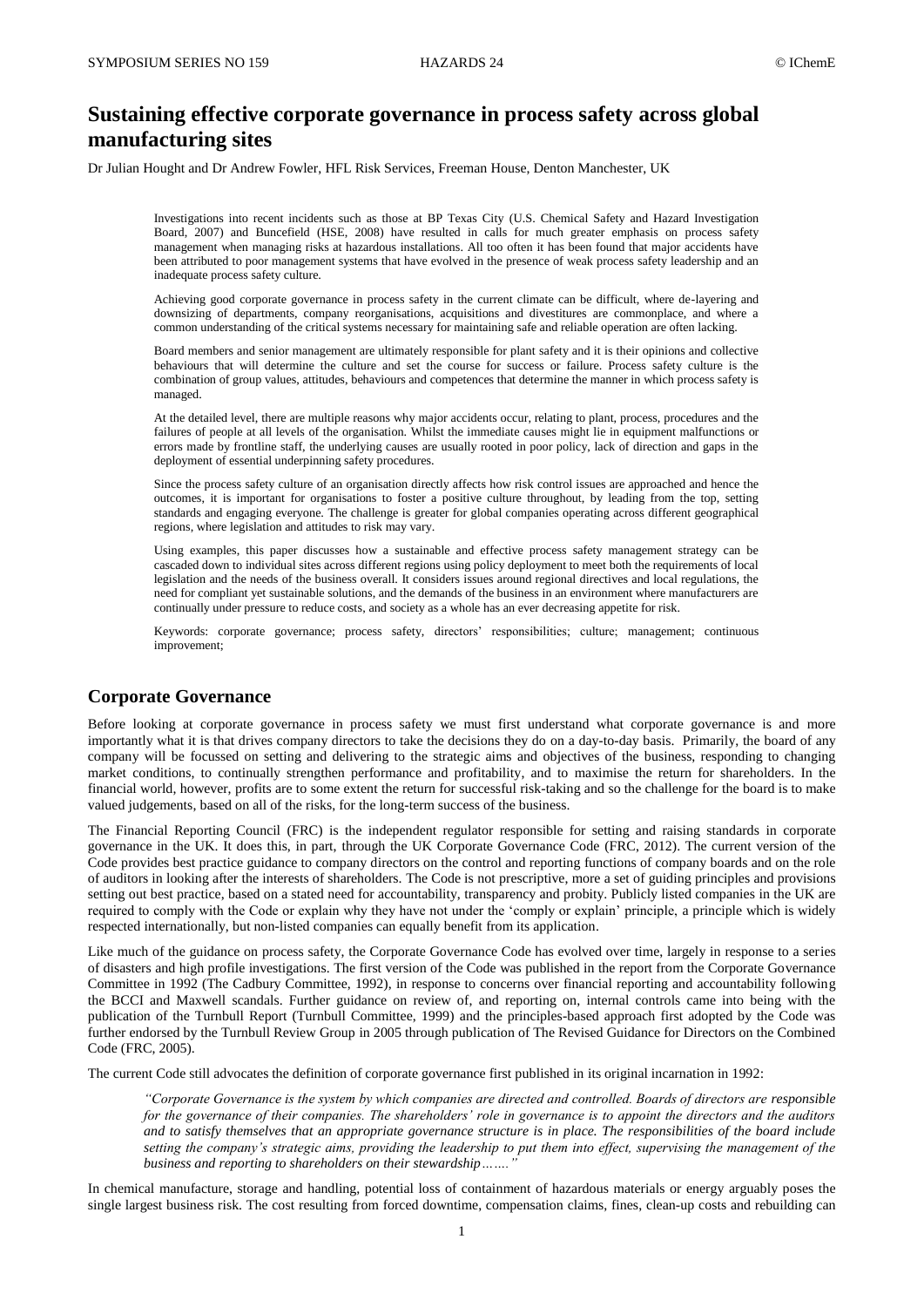be high but the impact on the business in the worst case scenarios where loss of life or widespread destruction of the environment occurs can be catastrophic. The likely impact of such events on employees and people in the neighbouring communities, and other supporting or reliant businesses can also be significant. The loss of hard gained local, national and international reputation of the company may be very difficult to regain. The potential follow-on costs associated with plant upgrades, improvements to management systems and standards, and organisational changes for companies in the wake of a major accident will also factor heavily. When viewed this way, making process safety a priority can be seen as safeguarding the business itself and not just protecting people and the environment. But company boards are required to strike a practical balance to ensure appropriate and proportionate allocation of resources to manage health and safety risks without over-burdening the business. Further, managing process safety risks can be particularly difficult because the focus is on prevention of major accidents that, although potentially catastrophic, are rare events that are seldom if ever experienced in a person's lifetime.

Fortunately, the process industry has been active in the development of guidance and sharing of knowledge. The UK Health & Safety Executive (HSE) publishes process safety guidance in abundance on its website and the UK trade associations have also been active in developing sector specific guidance for their own members.

More relevant to internal controls, perhaps, the US Centre for Chemical Process Safety (CCPS) has published its Guidelines for Risk Based Process Safety (CCPS, 2007). The 20 elements covered by the guidelines reflect on 15+ years of process safety management implementation experience, best practices from a variety of industries, and worldwide regulatory requirements. The Energy Institute has published a similar framework, albeit with less substantive guidance, in the form of its High Level Framework for Process Safety Management (EI, 2010). Broadly speaking, both frameworks cover compliance (i.e. with legislation, codes and standards), engagement of the workforce and stakeholders, the need for appropriate risk assessment and process safety documentation, the control systems necessary for managing risk, and the need to learn from experience. If properly applied, the guidance can be used to strengthen internal controls and minimise risks to business from process safety related events.

## **Aligning process safety management to Internal Controls**

Whilst most board members will no doubt appreciate the need to effectively manage occupational health and safety, cost, quality and delivery of products and services, and therefore the need for efficient processes, reliable plant and equipment, and competent people, the measures necessary for managing process safety risks will often be less apparent. The difficulty that individual board members can sometimes have in fulfilling their duties, from a process safety perspective, is that it can be difficult for those from non-technical backgrounds to see the links between the internal controls advocated by the Corporate Governance Code and the detailed technical measures necessary for managing process safety risks. For example, it is only when one has knowledge of the safety critical assets and an appreciation of how they can degrade over time that the need for complex and often expensive intrusive inspection and testing becomes apparent and justifiable, or that extensive training and retraining is not only essential for those involved in operation of critical process systems but also for those involved in inspection and maintenance where failure to follow procedure could result in catastrophe.

In 2011, HFL Risk Services, together with the Chemical Industries Association (CIA) and the National Skills Academy for the Process Industries (NSAPI) embarked on what was the first ever process safety management benchmarking programme for UK sites regulated under the Control of Major Accident Hazards (COMAH) Regulations. The benchmarking exercise, which had the support of the HSE, compared approaches to asset integrity management at 12 COMAH sites against criteria based on the CCPS Guidelines for Risk Based Process Safety (CCPS, 2007) and the requirements of COMAH (HSE, 2006 and 2010), mapped against the model given in HSE's guidance document HSG65 (HSE, 1997). The results of the study were published in A Benchmarking Study on Asset Integrity and the Issues of Ageing Plant in the UK Chemicals Industry (*Hought J. & Fowler A., 2012).*

The study focussed on the systems, practices and procedures in place for preventing loss of containment and so was limited to consideration of: primary, secondary and tertiary containment systems; support structures; and protective devices (including Safety Instrumented Systems). The study did not consider reliability aspects, for example in relation to rotating equipment or electrical equipment generally.

The study revealed a clear need for businesses to set their own policies covering process safety management to allow them to set out their own programmes of work aligned to standards, risk and the business case, rather than allowing systems to develop through interventions by the regulator. As a result of the lack of policy, weaknesses were to be found in the organisational and planning and implementation arrangements in place, and therefore a lack of corresponding measurement metrics and monitoring systems to drive improvement towards meeting the needs of the business.

The findings from the study support the assertion made earlier that it is difficult for board members, especially those from nontechnical backgrounds, to see the links between the internal controls necessary for corporate governance and the technical measures necessary for managing process safety risks. It concluded that there was generally a lack of detail in high level policies covering asset integrity management and organisations were, in the main, allowing themselves to be regulated into rather than setting out their own programmes of testing and inspection. But self-regulation, led from the top, would give sites greater clarity on what needed to be done, where and when, in accordance with budgets to achieve business aims.

The UK benchmarking study was followed by assessments at other hazardous installations both in the UK and Europe for asset integrity management, culture, and organisational competence. The findings relating to setting and deployment of policy were consistent with those of the initial study, further supporting the need for alignment of process safety initiatives and corporate objectives (Grindrod S., Hought J. & Fowler A., 2013).

If this problem is to be resolved then the systems, procedures and practices in place for management of process safety risks must be treated as a subset and an integral part of the internal controls necessary for good corporate governance under the Corporate Governance Code.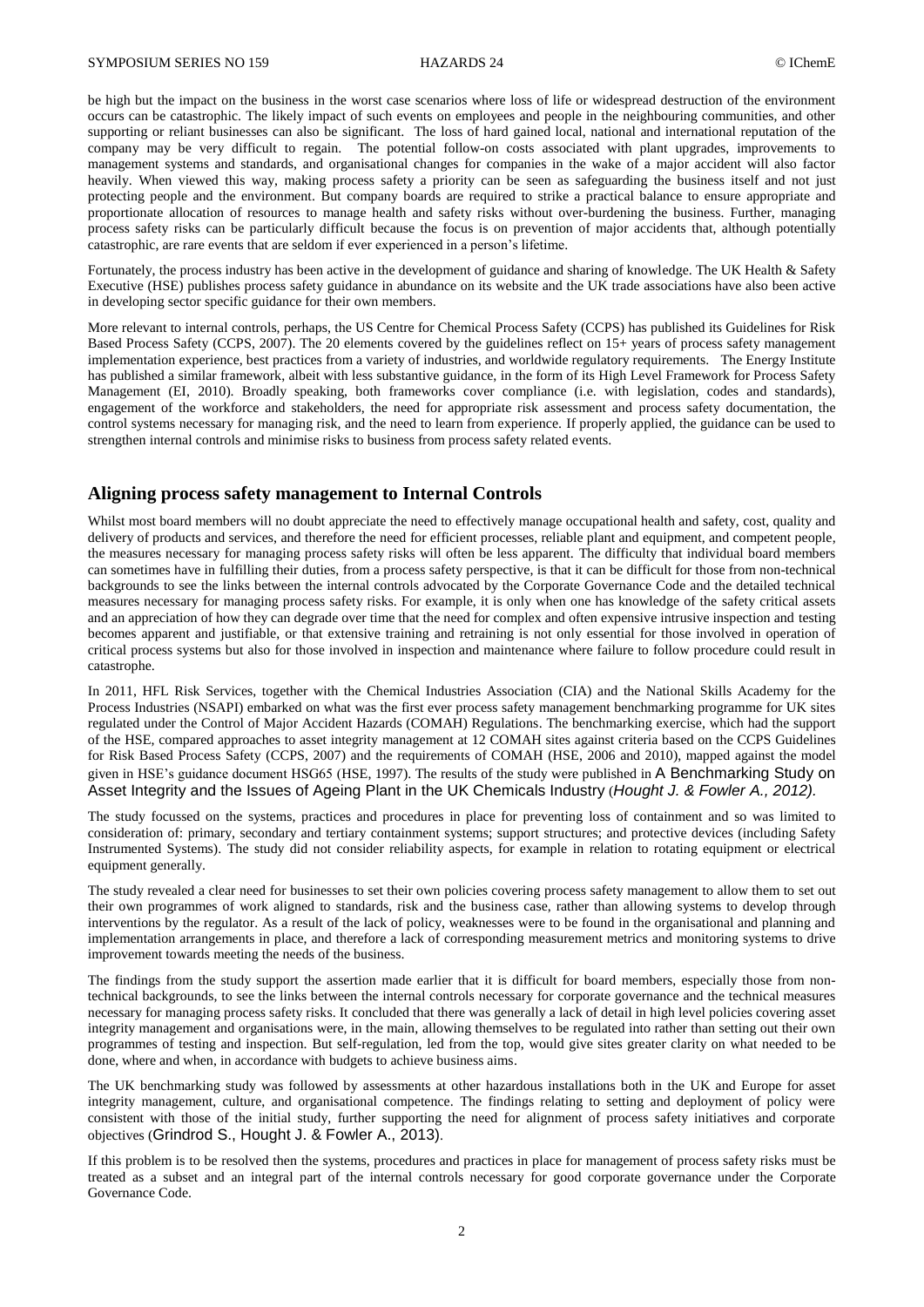In order to help illustrate the point, some of the main principles set out in the Code, which are particularly relevant to process safety management, are given in Table 1. Considering the main principles further, we can draw the following parallels on the responsibility of the board under the Code against those for process safety leadership and management.

#### **Leadership**

In order for the board to look after the long-term success of the company, it must set policy based on an understanding of the process hazards and risks posed by the company's operations and also the financial implications for a major accident resulting from harm to people, the environment, business interruption, loss of business due to damage to reputation and image, etc. The board must also be clear in communicating the aims and objectives of the policy, ensure that appropriate resources are deployed and have meaningful information on the effectiveness of systems in place for managing process safety.

Following publication of the findings of the Buncefield Major Incident Investigation Board (HSE, 2008), and recognising the critical role that industry leaders have to play in improving process safety, the Process Safety Leadership Group (PSLG) was quick to develop its own guiding principles for process safety leadership (HSE, 2009).

The National Skills Academy for the Process Industries (NSAPI) has also been instrumental in promoting awareness of process safety issues at board level. With the help of an Expert Panel comprising representatives from key stakeholders groups (including the authors of this paper), the Academy led the development of a new training standard for Process Safety Leadership (Cogent SSC Ltd, 2011), which was shortly followed by the launch of The UK Strategy for Skills in Process Safety Management (Cogent SSC Ltd, 2012). The leadership training course covers the nature of major accidents, the business case for effective process safety management and information to support the PSLG leadership principles. As a result of this programme it is estimated that over 500 executives and senior managers will have undertaken PSL training by the end of 2013.

#### **Effectiveness**

Management systems and procedures depend upon the actions of individuals and groups for their successful implementation. For example, a procedure may properly reflect the desired intent and be adequately detailed in its instructions but the successful execution of the procedure requires the actions of properly trained individuals who understand the importance of the underlying intent, who accept their responsibilities for the task, and who appreciate that taking a short cut would be inconsistent with the values within the organisation.

The effectiveness of the board will therefore not only depend on its ability to communicate the aims and objectives of policies but also on the abilities of its members to understand technical details relating to the measures in place for managing process safety risks. This must include an ability to understand the importance of the key Risk Control Systems in place for maintaining safe and reliable operation and an ability to interpret data relating to the ongoing effectiveness, or otherwise, of those systems. This means that the board must understand how to set and use key performance indicators to monitor performance and drive the behaviour of those operating the systems, in those areas where systems are weak, in a way that leads to continually improving performance.

The HSE has published guidance on the development of process safety performance indicators in its guidance document HSG 254 (HSE, 2006). The document explains how to monitor the performance of critical elements of key Risk Control Systems using a dual assurance approach based on leading and lagging indicators but development still requires technical insight.

#### **Accountability**

Board members are ultimately responsible for plant safety and so it is not only important for them to have a good understanding of how the Risk Control Systems in place operate, but also it is vital that they continue to demonstrate the value of such systems through their own individual attitudes and behaviours. For example, any positive steps to tackle ageing plant issues will soon be undermined if vital test equipment is not provided or inspection of critical plant and equipment is delayed in favour of production demand.

The board should also be capable of understanding the results of audits and assessments, looking at the general condition of plant and equipment, any significant gaps in process technologies with accepted good or best practice, and significant weaknesses in the ability of the organisation (both competence and resource based) to carry out safe operation and maintenance of the facilities under its control. This aspect is not only essential from a process safety perspective but essential in understanding the potential for escalating costs and the financial viability of hazardous processes going forward.

#### **Relations with shareholders**

Open and effective communications must take place between the board and principal shareholders. The board must be able to explain any significant process safety risks together with the financial implications for the business should a major accident occur. Any assessment of significant future financial implications for the business relating to compliance with current and/or emerging legislation or standards should also be communicated.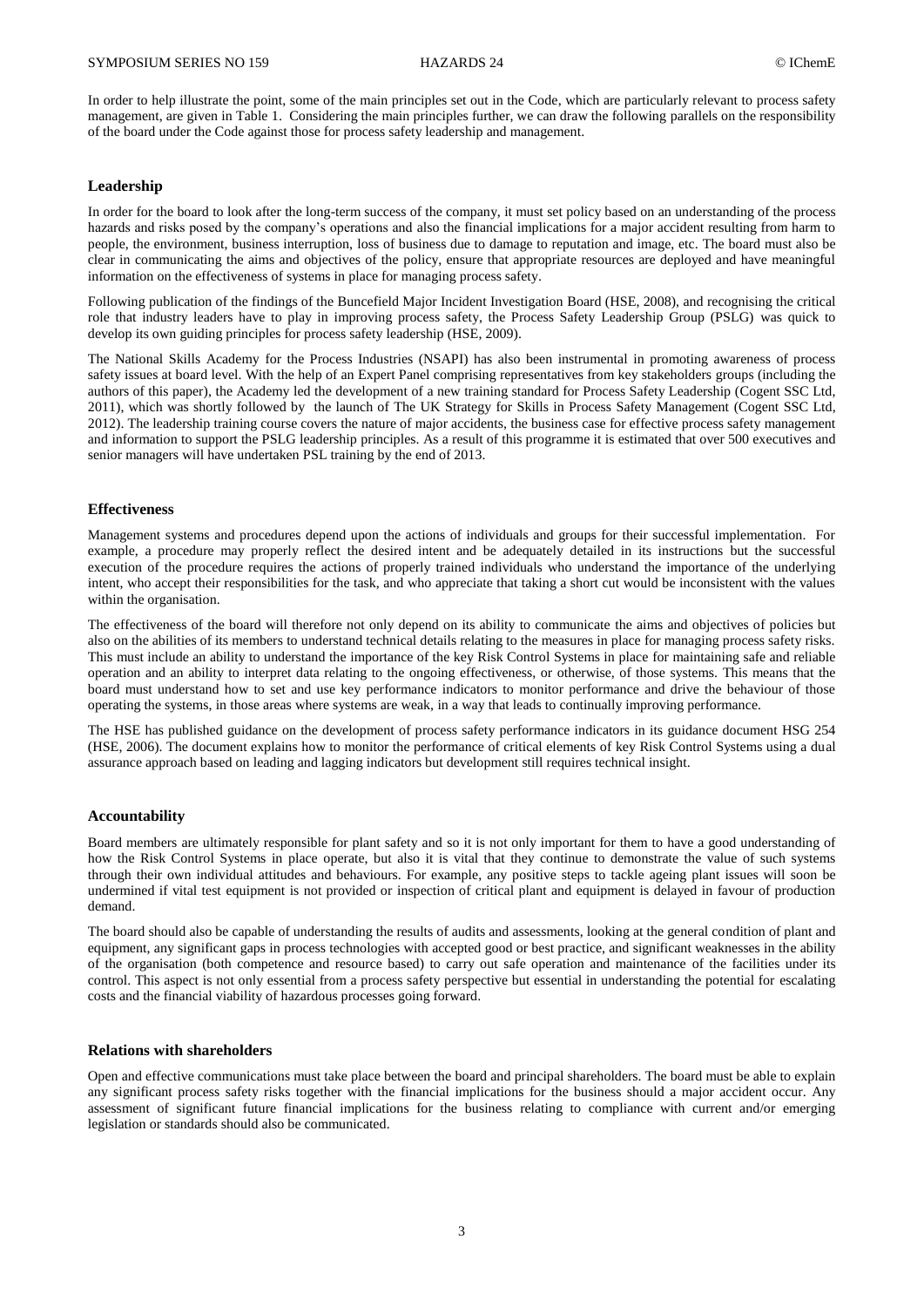## **Table 1.** Some of the Main Principles from the UK Corporate Governance Code relevant to Process

Safety (*Financial Reporting Council Limited, 2012)*

| <b>SECTION</b>                       | <b>MAIN PRINCIPLE</b>                        | <b>REQUIREMENT</b>                                                                                                                                                                                                                                                     |
|--------------------------------------|----------------------------------------------|------------------------------------------------------------------------------------------------------------------------------------------------------------------------------------------------------------------------------------------------------------------------|
| A: Leadership                        | A.1: The Role of the Board                   | Every company should be headed by an effective board which is<br>collectively responsible for the long-term success of the company.                                                                                                                                    |
| B:<br><b>Effectiveness</b>           | B.1: The Composition of the Board            | The board and its committees should have the appropriate balance<br>of skills, experience, independence and knowledge of the company<br>to enable them to discharge their respective duties and<br>responsibilities effectively.                                       |
|                                      | B.4: Development                             | All directors should receive induction on joining the board and<br>should regularly update and refresh their skills and knowledge.                                                                                                                                     |
|                                      | <b>B.5:</b> Information and Support          | The board should be supplied in a timely manner with information<br>in a form and of a quality appropriate to enable it to discharge its<br>duties.                                                                                                                    |
| C:<br>Accountability                 | C.1: Financial and Business Reporting        | The board should present a fair, balanced and understandable<br>assessment of the company's position and prospects.                                                                                                                                                    |
|                                      | C.2: Risk Management and Internal<br>Control | The board is responsible for determining the nature and extent of<br>the significant risks it is willing to take in achieving its strategic<br>objectives. The board should maintain sound risk management and<br>internal control systems.                            |
|                                      | C.3: Audit Committee and Auditors            | The board should establish formal and transparent arrangements for<br>considering how they should apply the corporate reporting and risk<br>management and internal control principles and for maintaining an<br>appropriate relationship with the company's auditors. |
| E: Relations<br>with<br>shareholders | E.1: Dialogue with Shareholders              | There should be a dialogue with shareholders based on the mutual<br>understanding of objectives. The board as a whole has responsibility<br>for ensuring that a satisfactory dialogue with shareholders takes<br>place.                                                |

## **Principles based Policy for Process Safety**

A risk based approach to process safety should recognise that all hazards and risks are not equal; consequently it should serve to focus more resources on higher hazards and risks. The aim is to put just enough energy into each activity to meet the anticipated needs for that activity, based on agreed acceptance criteria. In this way, limited company resources can be optimally apportioned to improve both facility safety performance and overall business performance.

Efforts to improve safety must therefore be based on: an understanding of the hazards and risks of the facilities and their operations; an understanding of the demand for, and resources used in, process safety activities; and an understanding of how process safety activities are influenced by the process safety culture within the organisation.

Good process safety management requires an organisation to consistently perform when:

- defining acceptable operating envelopes for all critical components of the process;
- maintaining the process conditions within these envelopes;
- understanding the impact of excursions;
- maintaining and testing equipment and preventative and protective devices;
- maintaining operational discipline and compliance with procedures; and
- managing changes.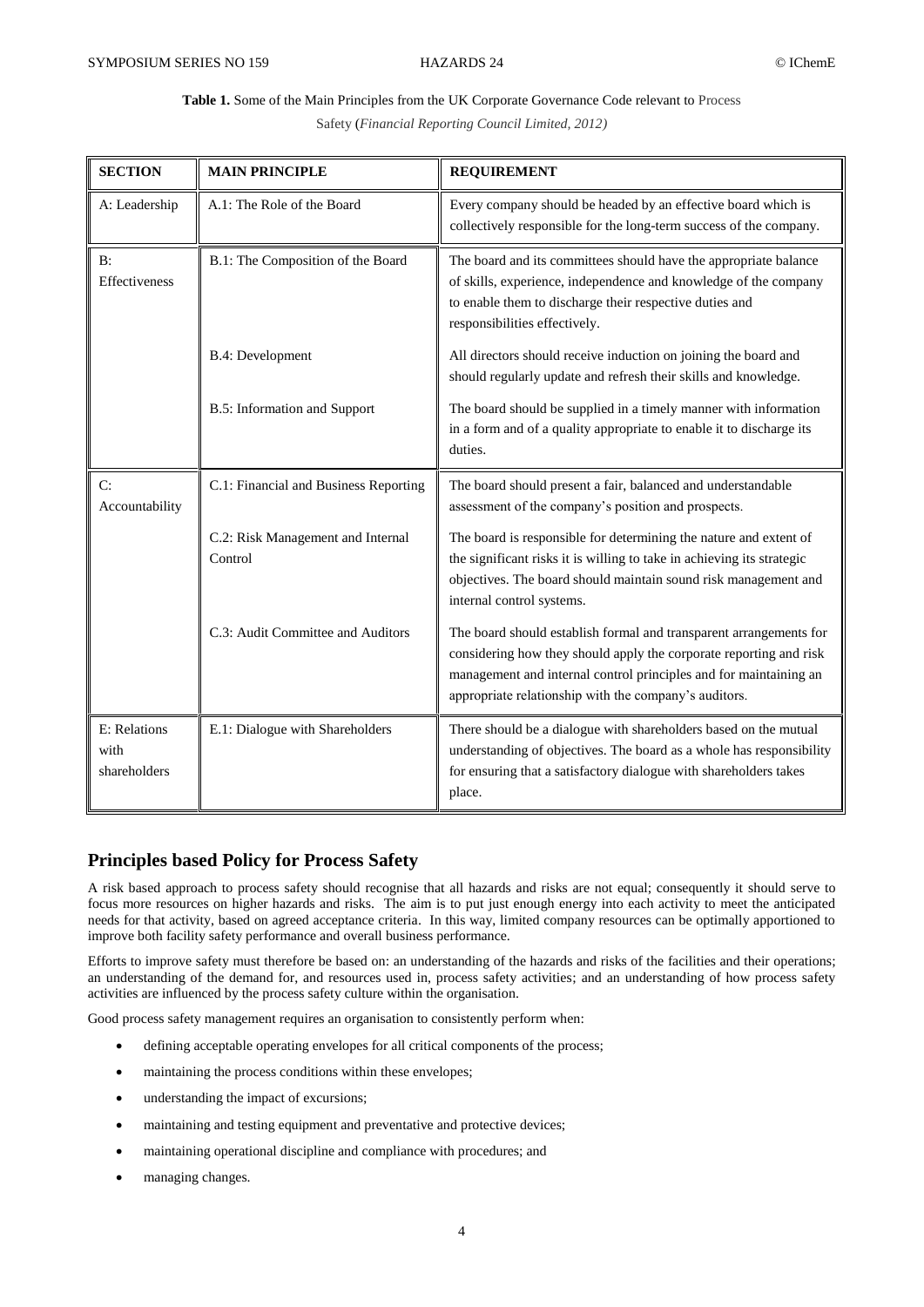Process safety management can therefore be thought of as a high integrity management system focused on the critical plant, equipment and processes, however they may be defined. Whilst legislation and the approach to regulation of high hazard sites may vary around the world, the fundamental requirement to maintain containment remains the same.

Recognising the need for compliance at a local level and the need to maintain containment of hazardous substances and/or energy means that providing a principle based approach is used to set policies then they can still be set centrally and adhered to regardless of region. For example, in considering inspection, testing and preventive maintenance of assets, one could expect to see consistency in approach to:

- registration of assets and identification of those covered by specific local legislation and/or deemed important to maintaining safe operation and/or to the business;
- identification of safety critical assets using formal techniques;
- use of appropriate inspection, testing and maintenance plans and procedures for all relevant assets, based on known degradation mechanisms and anticipated failure modes;
- use of competent personnel for undertaking any inspection, testing and planned maintenance; and
- use of key performance indicators to show that the system is effective.

The purpose of the inspection, testing and maintenance programme (the Asset Integrity Management Programme) is for ensuring assets continue to perform their required function and to maintain the design intent. Such a system, however, should not only serve to protect the health and safety of employees, members of the public and the environment, it should also help to minimise production outages due to breakdowns. It achieves this by providing the means to ensure that the necessary people, systems, processes and resources are in place and directed appropriately as conditions change over time. The prioritisation process is used to determine where and how resources will be allocated and so it is essential that all those involved understand the basis on which priorities are to be set and the implications for the business.

## **Policy Deployment**

The process safety policy statement should set out the key principles governing the process safety management programme, stating clearly the organisation's regulatory and corporate requirements. In addition to meeting the requirements of specific regulations, the policy should cover, as a minimum, the organisation's approach to:

- hazard identification and risk assessment, setting clear tolerability criteria based on recognised guidance and company standards;
- compliance with legislation, codes, standards and generally accepted good practice principles;
- process safety information management;
- organisational competency management:
- appropriate use of systems and procedures for safe operation and maintenance of process plant and equipment, including management of change and emergency response; and
- training.

The policy should clearly set out the company's position on tolerability of risk and the use of risk assessment for identification of critical equipment to allow prioritisation and appropriate allocation of resources. This means that the risk assessment process should consider, in addition to risks to people and the environment, other types of loss that can be more difficult to quantify, for example, business interruption, loss of good will within the community and damage to reputation and image.

The policy should also assign specific responsibility for all activities associated with delivery of the defined programme, from boardroom to supervisory level. Only by doing this can the company achieve alignment against its corporate targets and objectives.

In accordance with both the UK Corporate Governance Code and the PSLG principles, the board must be provided with information in a form and of a quality appropriate to enable it to discharge its duties. The challenge for many companies is one of how to set an appropriate number of indicators to facilitate monitoring without creating cognitive overload for those involved. In truth, whilst performance indicators should be used to drive behaviour and improve standards at the detailed level, the board will have many different business issues to contend with on a daily basis and so it is desirable to allow it to manage by exception, triggering appropriate action at the right time but only when it is needed. Using asset integrity management as an example, one could expect to see:

**Organisational level metrics** set based on corporate goals to provide assurance that the programme is continuing to operate as intended, which might include the:

- ratio of overdue inspections on critical items of plant and equipment (may include process safety and business critical plant and equipment);
- backlog of required repairs to critical assets; and
- number of near miss reports raised for failure of assets in service, even where there has been no loss of containment.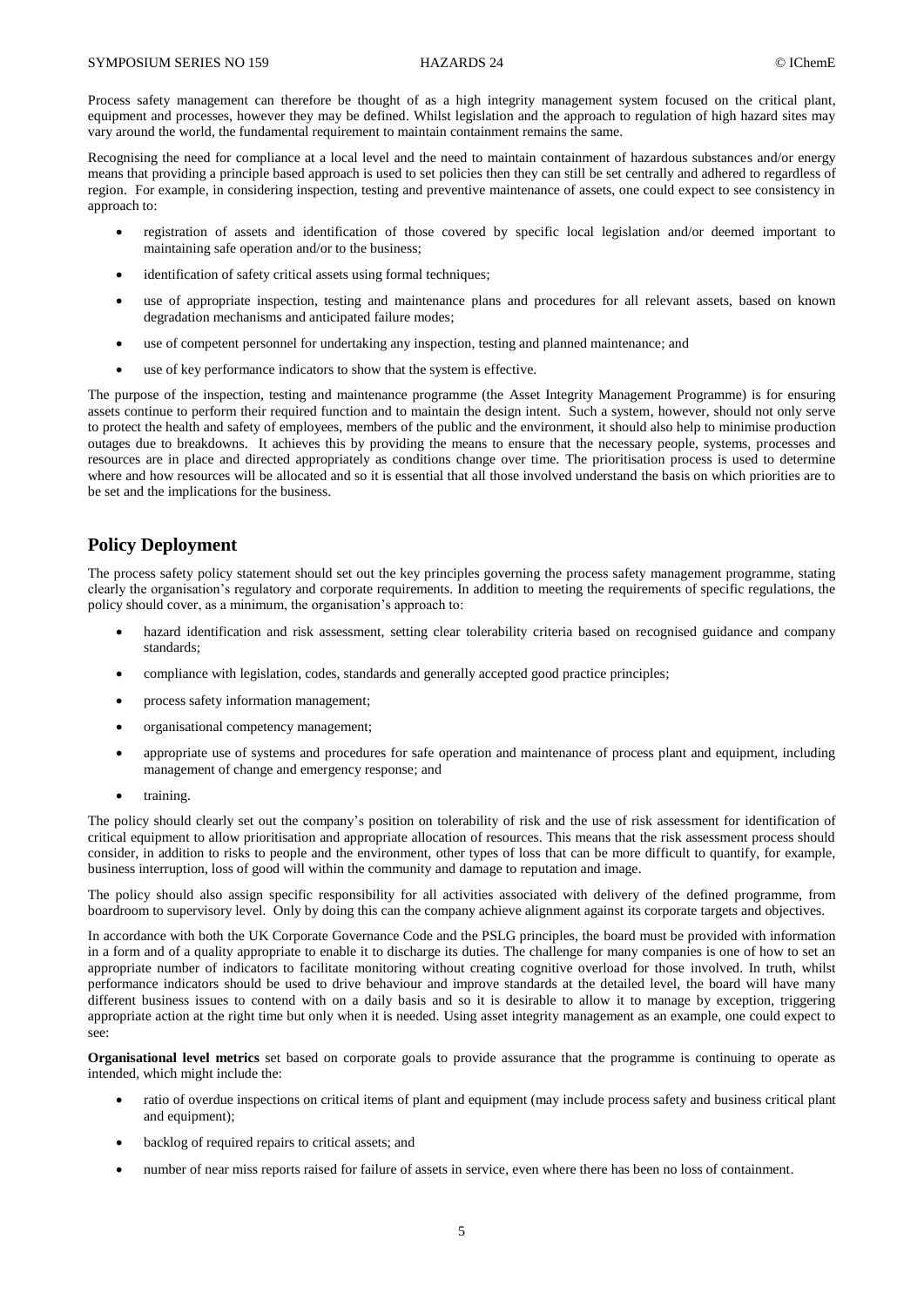**Site level metrics** specific to each installation to drive behaviour at a location towards achieving and/or maintaining the corporate aims and objectives (they will include corporate metrics but these may themselves incorporate data from a number of sources), which could include the:

- ratio of breakdown maintenance to planned preventative maintenance on critical plant;
- number of operations of critical trips, PSVs, bursting discs, etc.;
- trips/devices found on test/examination to be not functioning correctly (e.g. fouled PSV);
- number of tests/examinations done by due date;
- number of near miss reports raised for failure of assets in service;
- percentage of overdue planned preventative maintenance tasks;
- number of temporary repairs currently in service;
- number of deferred repairs;
- average time to address/correct deficiencies; and
- number of planned preventative maintenance tasks that uncover a failure.

**Plant level metrics** set to drive behaviour and monitor performance at a more local level. They may include those for the site or installation but should be designed to show whether or not specific management processes within the plant are operating as originally intended, e.g. progress against inspection plans, operation of critical trips, failure of protective devices in service, etc.

**Equipment level metrics** to provide very specific information focused on the performance of safety critical equipment, e.g. adherence to equipment specific procedures for examination and testing, etc.

## **Conclusions**

Considering the requirements of the UK Corporate Governance Code (FRC, 2012) against the Principles of Process Safety Leadership set by the PSLG (HSE, 2009) and the guidance provided by key stakeholder groups, and especially the process safety management frameworks and guidance provided by the Center for Chemical Process Safety (CCPS, 2007) and the Energy Institute (EI, 2010), there is no good reason why organisations should have difficulty in creating management alignment, i.e. alignment of process safety targets with corporate aims and objectives. Only when this has been achieved can process safety management be regarded as an integral part of daily business management.

However, it is clear from the results of extensive benchmarking studies (Hought J. & Fowler A., 2012 and Grindrod S., Hought J. & Fowler A., 2013) that barriers exist, resulting in a general lack of detail in high level policies covering process safety management and by not having clear polices in place, companies are allowing themselves to be regulated into rather than setting out their own programmes of work.

One of the major responsibilities of a good and strong leadership is for it to recognise that people, at all levels in the company, are its most important asset. Their loss, due to poor leadership, could prove catastrophic. Safety Culture needs to be developed; it may be slow in developing, but has to be driven from the top. Responsibility for management should only be given to those who demonstrate effective leadership in their role or function.

Leadership and a commitment to process safety management, prioritised on the basis of risk to the business, with clear policy aims and objectives and a fundamental understanding of what success looks like, will result in sustainable, continuously improving business performance. This is simply the implementation of best accepted management practices, already undertaken by many companies with regard to other aspects of the business, in a process safety setting.

## **References**

U.S. Chemical Safety and Hazard Investigation Board, 2007, Investigation Report on Refinery Explosion and Fire, Report No. 2005- 04-I-TX

HSE, 2008, Buncefield Major Incident Investigation Board, The Buncefield Incident 11 December 2005: The final report of the Major Incident Investigation Board, Volume 1, ISBN 978 0 7176 6270 8

FRC, 2012, The UK Corporate Governance Code, UP/FRC-BI12001

The Cadbury Committee, 1992, The Financial Aspects of Corporate Governance

Turnbull Committee, 1999, Internal Control: Guidance for Directors on the Combined Code

Financial Reporting Council Limited, 2005, The Revised Guidance for Directors on the Combined Code

Center for Chemical Process Safety (CCPS) (2007), Guidelines for Risk Based Process Safety, ISBN 978 0 470 16569 0

Energy Institute, 2010, High Level Framework for Process Safety Management, ISBN 978 0 85293 584 2

HSE, 2006, The Safety Report Assessment Manual